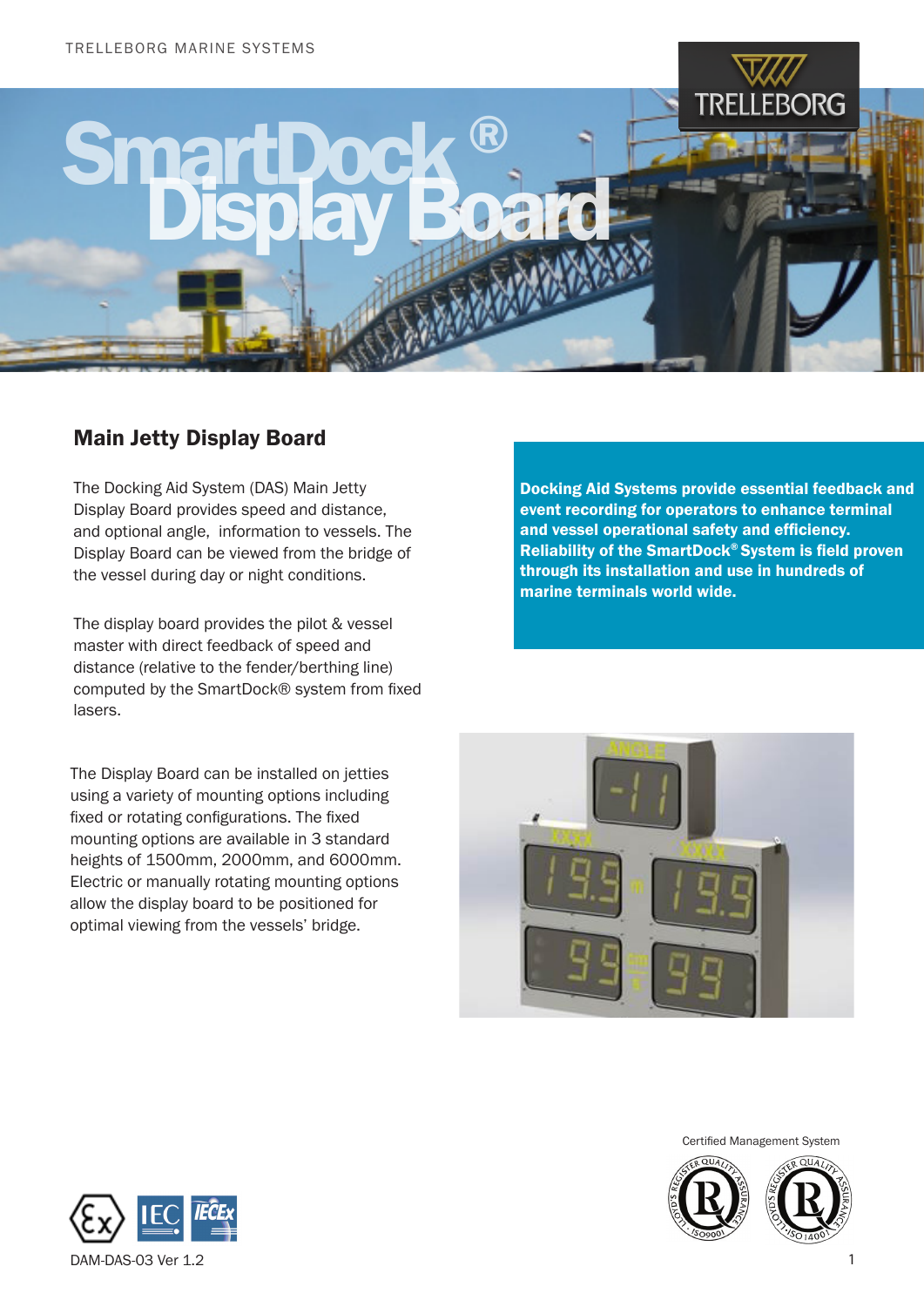## Display Board

| <b>SPECIFICATIONS</b>           |                                                                                                                                                                                                                                                                 |
|---------------------------------|-----------------------------------------------------------------------------------------------------------------------------------------------------------------------------------------------------------------------------------------------------------------|
| Size (HxWxD)                    | 1800 x 3000 x 500mm                                                                                                                                                                                                                                             |
| Weight                          | ~600kg without pedestal                                                                                                                                                                                                                                         |
| Construction                    | Display Board Enclosure: 304 stainless steel<br><b>Windows: Toughened Safety Glass</b><br>Surface Treatment: Powder Coated to APO Grey Scylla or equivalent                                                                                                     |
| <b>Display Details</b>          | Bow and Stern distance<br>3.0 digits (displays 0.0 to 19.9m, 20 to 200m) - Metric<br>3.0 digits (displays 0.0 to 31.9ft, 32 to 660ft) - Imperial<br>Bow and Stern speed<br>2 digit (displays 0 - 99cm/s) - Metric<br>2 digit (displays 0 - 99ft/min) - Imperial |
| Warning Lights (Bow & Stern)    | 2 Red, 2 Amber, 2 Green<br>Red - exceeding high high speed limit<br>Amber - exceeding high speed limit<br>Green - below high speed limit                                                                                                                        |
| Display Type                    | Digit type 7 segment electro mechanical flapper vane, flouresent yellow.                                                                                                                                                                                        |
| Digit Size (HxW)                | 450 x 250mm                                                                                                                                                                                                                                                     |
| Digit viewing angle             | +/-35° (Horizontal & Vertical)                                                                                                                                                                                                                                  |
| Illumination                    | <b>LED or Fluroscent</b>                                                                                                                                                                                                                                        |
| Update rate                     | 1Hz                                                                                                                                                                                                                                                             |
| <b>Display Resolution</b>       | Distance: 0.1m up to 20m &1m thereafter<br>Speed: 1cm/s                                                                                                                                                                                                         |
| Visibility                      | > than 200m in normal weather conditions, day or night.                                                                                                                                                                                                         |
| <b>Environmental Protection</b> | Suitable for installation in an outdoor marine environment.<br>Electrical equipment inside cabinet: IP66                                                                                                                                                        |
| Design Wind Speed               | Upto 30m/s. For higher wind speed see options.                                                                                                                                                                                                                  |
| <b>Power Requirements</b>       | 110VAC or 220VAC 50/60Hz, <0.5KW.                                                                                                                                                                                                                               |
| Area Classification             | Suitable for outdoor non hazardous areas. (Hazardous area - see<br>options)                                                                                                                                                                                     |
| <b>Operating Temperature</b>    | $-15^\circ$ to $+55^\circ$ C                                                                                                                                                                                                                                    |
| <b>Relative Humidity</b>        | 95%                                                                                                                                                                                                                                                             |
| <b>OPTIONS</b>                  |                                                                                                                                                                                                                                                                 |
| <b>Vessel Angle Display</b>     | Additional Display for displaying vessel angle relative to the Fender<br>(Berthing) Line<br>Display Range: +/- 90°<br>Display Resolution: 1°                                                                                                                    |
| <b>High Wind Protection</b>     | For wind speeds exceeding 30m/s, up to a design maximum of 90m/s<br>(175knots), Display Board tie down and window shutters are available<br>for the various mounting options.                                                                                   |
| Hazardous Area Operation        | Suitable for outdoor Zone 1 IIB + $H_2$ T4 area classification                                                                                                                                                                                                  |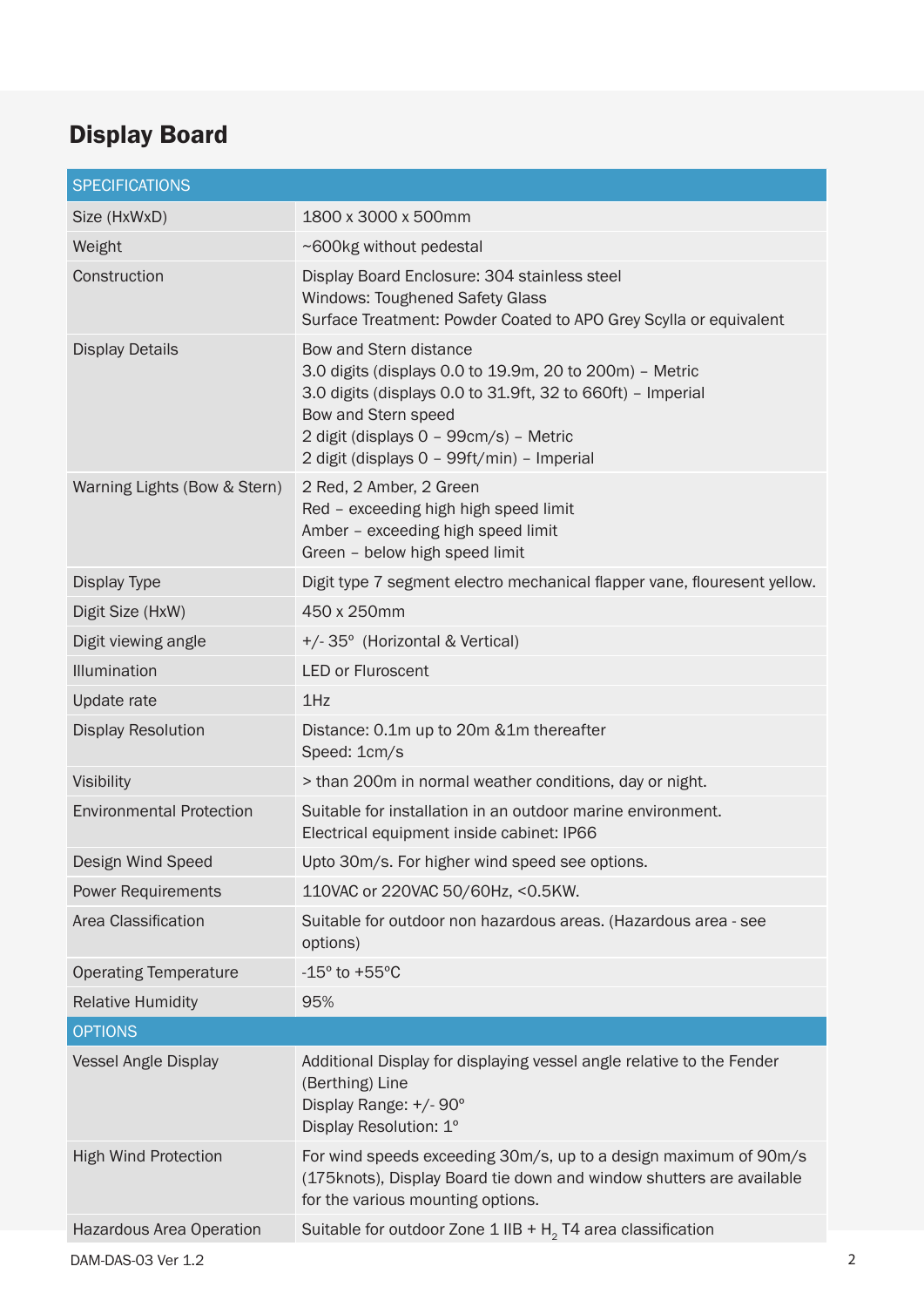| <b>DISPLAY BOARD PEDESTALS</b>           |                                                                                                                                                                                                                                                                                                                                                                                                                                                                                                                              |
|------------------------------------------|------------------------------------------------------------------------------------------------------------------------------------------------------------------------------------------------------------------------------------------------------------------------------------------------------------------------------------------------------------------------------------------------------------------------------------------------------------------------------------------------------------------------------|
| Pedestal 1500                            | Fixed 1500mm height Display Board Pedestal. [Base @825mm; Weigth<br>375 kg]                                                                                                                                                                                                                                                                                                                                                                                                                                                  |
| Pedestal 2000                            | Fixed 2000mm height Display Board Pedestal. [Base @825mm; Weigth<br>450 kg]                                                                                                                                                                                                                                                                                                                                                                                                                                                  |
| Pedestal 6000                            | Fixed 6000mm height Display Board Pedestal. [Base $\phi$ 825mm; Weigth<br>1000 kg]                                                                                                                                                                                                                                                                                                                                                                                                                                           |
| <b>Manual Rotator 2000</b><br>(Optional) | The pedestal is equipped with a sealed slew-bearing which, once<br>positioning bolts are removed, allows the Display Board to be manually<br>rotated (by user) into a new orientation relative to the vessel bridge.<br>Rotation Range: +/- 90deg                                                                                                                                                                                                                                                                            |
| Electric Rotator 2000<br>(Optional)      | A D.O.L. motor, gearbox and sealed slew-bearing configuration allows<br>the user to rotate the Display Board into a new orientation relative to the<br>vessel bridge using local push-buttons or via the SmartDock® software.<br>Suitable for installation in an outdoor marine environment. Where<br>hazardous area operation is required, the rotator will be manufactured to<br>comply with International hazardous area norms.<br>Rotation Range: +/- 90deg<br>Power Requirement: 380/415 - 440/480 VAC 50/60 Hz <1.5 kw |
| Construction                             | Structural: Mild Steel Construction (ASTM A572 Gr50)<br>Surface Treatment: Painted to Lightbox Grey (AS2700 N33) or equivalent<br>Hold Down Bolts: Chemset anchor, M20X260. Included.                                                                                                                                                                                                                                                                                                                                        |

In order to maximize the effectiveness of the display board(s), at the facility;

- The display board(s) should be located such that it can be clearly viewed from the bridge, with no obstructions from loading arms, fire hose towers and lighting.
- When selecting mounting options, maintenance safety should be assessed. Maintenance access to the display board is via four doors in the rear of the display board behind each panel.
- The angle of elevation (Azimuth) from the face of the display board to the vessels bridge is within +/-35º. The position of the bridge can change with different sized vessels and should be considered over the full tidal range.